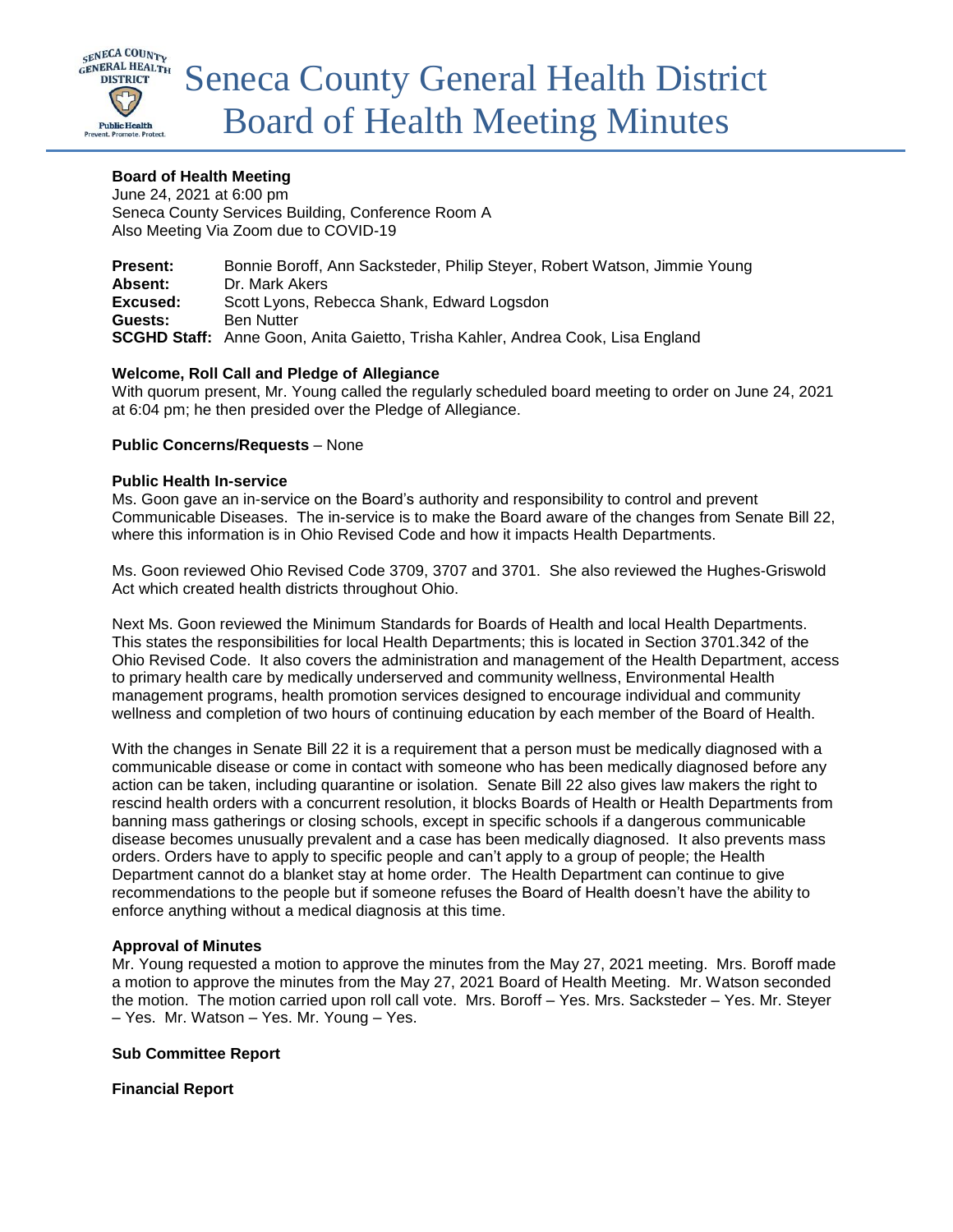The Monthly Financial Report for May 2021 shows revenue for the month of \$370,233.45 and revenue year to date of \$2,197,557.89. Expenses for the month were \$321,167.04 and year to date expenses totaled \$2,067,451.87.

Mr. Young requested approval of the Monthly Financial Report for May 2021. Mrs. Sacksteder made a motion to approve the Monthly Financial Report for May 2021. Mr. Steyer seconded the motion. The motion carried upon roll call vote. Mrs. Boroff – Yes. Mrs. Sacksteder – Yes. Mr. Steyer – Yes. Mr. Watson – Yes. Mr. Young – Yes.

### **Expenditures**

Mr. Young requested approval of the previous month's expenditures. Mr. Watson made a motion to approve the expenditures as presented. Mrs. Sacksteder seconded the motion. The motion carried upon roll call vote. Mrs. Boroff – Yes. Mrs. Sacksteder – Yes. Mr. Steyer – Yes. Mr. Watson – Yes. Mr. Young – Yes.

### **Out of County Meetings/Travel**

Mr. Young requested a motion to approve Out of County Meetings and Travel requests provided in board packets. Mr. Watson made a motion to approve the Out of County Meetings and Travel. Mr. Steyer seconded the motion. The motion carried upon roll call vote. Mrs. Boroff – Yes. Mrs. Sacksteder – Yes. Mr. Steyer – Yes. Mr. Watson – Yes. Mr. Young – Yes.

# **Advances/Repayments/Transfers**

Mr. Young requested a motion to approve Advances, Repayments, and Transfer List provided in board packets. Mrs. Boroff made a motion to approve the Advances, Transfer List and Appropriations Transfer. Mr. Watson seconded the motion. The motion carried upon roll call vote. Mrs. Boroff – Yes. Mrs. Sacksteder – Yes. Mr. Steyer – Yes. Mr. Watson – Yes. Mr. Young – Yes.

### **Supplements** - None

### **Contracts**

Mr. Young requested a motion to approve the following Contracts:

- a. Hopewell-Loudon Schools, for nursing services, 07/01/2021-06/30/2022, not to exceed \$9,775.50 (payee)
- b. Oriana House, CROSSWAEH, for nursing services, 07/01/2021-06/30/2022, not to exceed \$27,195.00 (payee)
- c. Wood County Health District, for PHEP EPI and Planner services, 07/01/2021-06/30/2022 not to exceed \$15,820.00 (payer)

Mrs. Sacksteder made a motion to approve the Contracts. Mr. Steyer seconded the motion. The motion carried upon roll call vote. Mrs. Boroff – Yes. Mrs. Sacksteder – Yes. Mr. Steyer – Yes. Mr. Watson – Yes. Mr. Young – Yes.

## **Resolutions**

Mr. Young requested a motion to approve Resolution:

a. 2021.07 – Appreciation to Sue Burks for Years of Service

Mr. Steyer made a motion to approve the Resolution. Mr. Watson seconded the motion. The motion carried upon roll call vote. Mrs. Boroff – Yes. Mrs. Sacksteder – Yes. Mr. Steyer – Yes. Mr. Watson – Yes. Mr. Young – Yes.

### **Division Reports**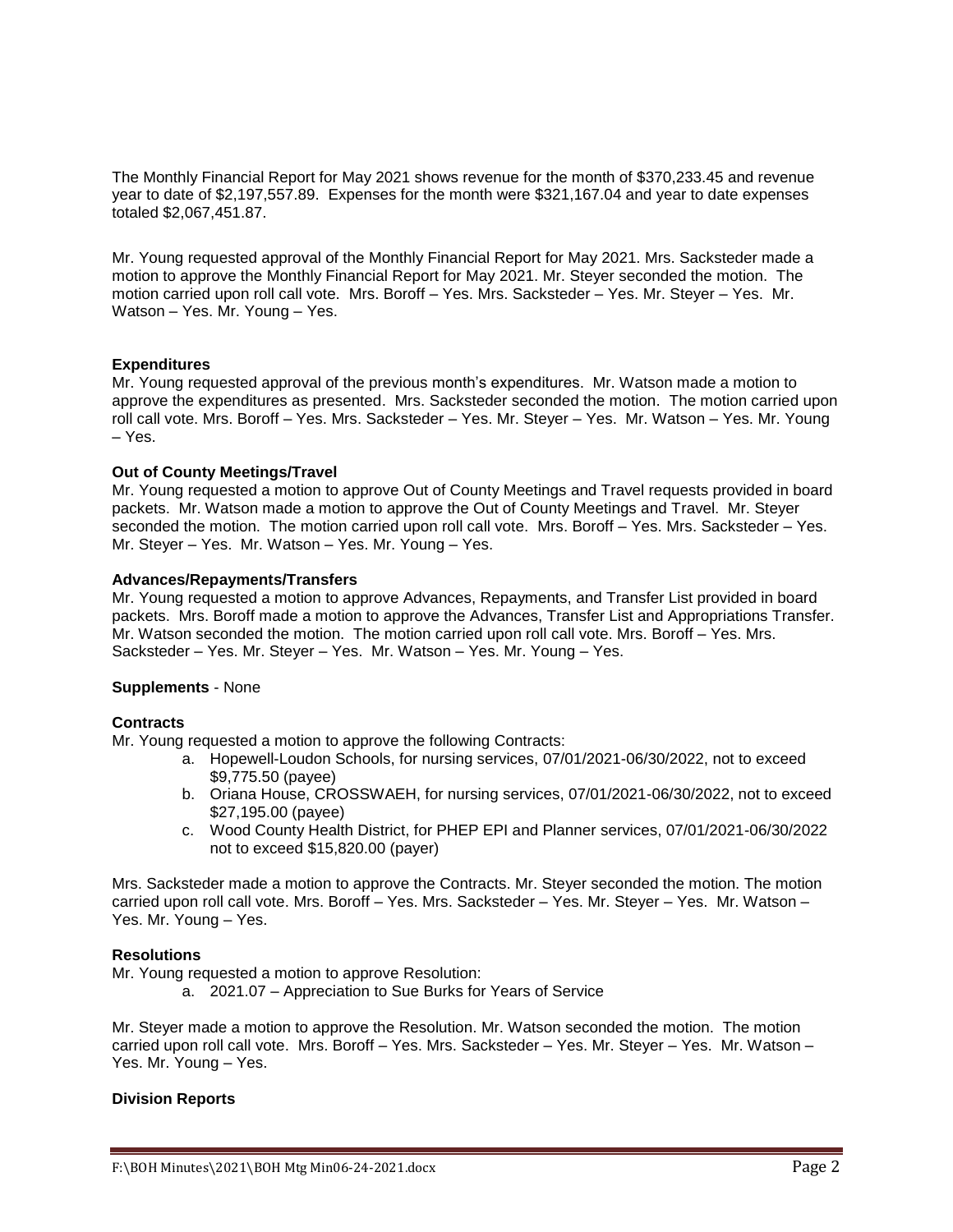### **WIC**

Mr. Young turned the floor over to the Director of the WIC Division, Trisha Kahler, RD LD. Mrs. Kahler reviewed her report included in board member's packet:

People: Sherry Jordan completed continuing education requirements to renew car seat technician registration.

Service: July  $1<sup>st</sup>$  income guidelines will be increased according to adjustments to the 185% of federal poverty level.

Quality: Annual participant survey results revealed the majority of WIC participants were satisfied with their most recent clinic visit, but report difficulties in shopping and using the WIC Shopper App. State staff will work with locals on improvement methods. We only had 4 Seneca County participants fill out the survey.

Mrs. Kahler gave out a handout for public input on WIC services for the next year.

Fiscal: In May 2021, \$54,014.69 of WIC transactions was paid to Seneca County Authorized Retailers.

### **Nursing**

Mr. Young turned the floor over to the Director of Nursing, Andrea Cook, BSN RN. Ms. Cook reviewed her report included in board member's packet:

People: I am in the process currently of interviewing for 2 RN positions. Sue Burks retired June  $4<sup>th</sup>$ , 2021 after 5 years at the Seneca County General Health District.

Quality: Always striving to provide exceptional service.

Service: 23 new cases of Communicable Diseases were investigated

School Health Services - 14 Pediculosis Screenings, 60 Hearing Screenings, 60 Vision Screenings 118 Kindergarten Screening students and 2 Health Education Programs were provided.

226 vaccinations provided in May which is the most done in one month this year.

### **COVID19**

- $\circ$  94 COVID cases and 79 contacts in May, a drastic drop from the month of April 291 cases and 179 contacts.
- o We are scheduling COVID clinics every Wednesday from 8-4:00 by appointment and walk in.
- $\circ$  We are offering COVID vaccinations in the Thursday immunization clinic to 12 year olds and older and parents/guardians, we will also do walk-ins Thursday. We are providing COVID vaccinations at the Jail, Crosswaeh and the Seneca County Youth Center.

Ms. Cook also reviewed the COVID and COVID Vaccine Stats included in her report.

Mr. Young asked if we have a lot of vaccine still available. Ms. Cook answered that the Health Department has plenty available.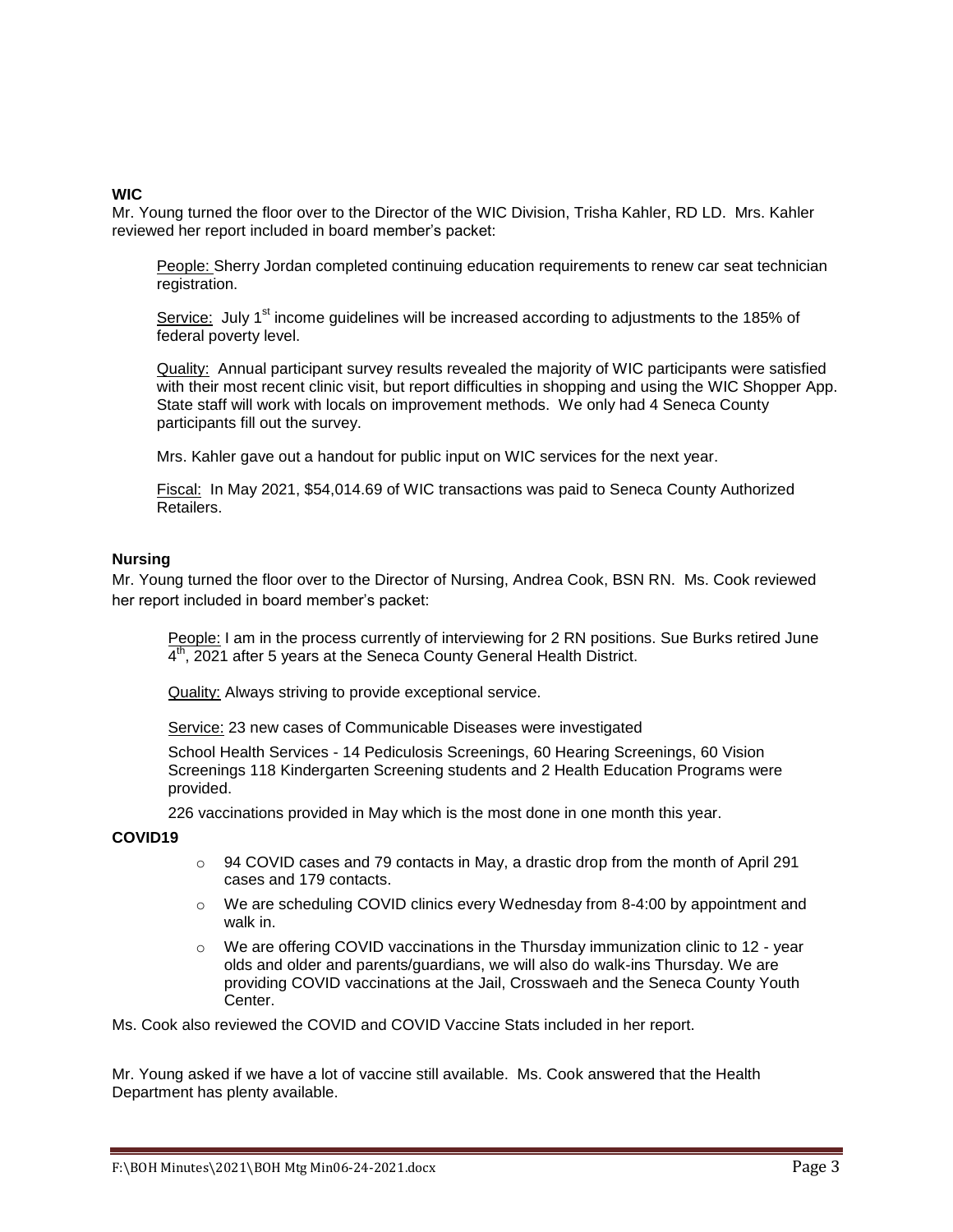## **Environmental Health**

Mr. Young turned the floor over to Anne Goon who is filling in for Director of Environmental Health, Laura Wallrabenstein, MA RS. Mrs. Wallrabenstein report was report included in board member's packet:

Ms. Goon presented for condemnation, property located at:

- 1. 407 N TR 91, Tiffin, OH 44883 (Nelson St.)
- Owned by Matthew Carl and Stacey Ellen Waltermyer (same address)
- 2. 12400 W. Axline Lot 63 (Poplar Village), Fostoria, OH 44830 Owned by HAP III LP C/O Poplar Village MHP PO BOX 1649, Oakdale, CA 95361
- 3. 308 N. Countyline St., Fostoria, OH 44830 Owned by William C. Roberts 514 W. North St., Fostoria, OH 44830

Mr. Young requested a motion to approve the condemnation of the properties located at 407 N TR 91, Tiffin, OH 44883 (Nelson St.), Owned by Matthew Carl and Stacey Ellen Waltermyer(same address), 12400 W. Axline Lot 63 (Poplar Village), Fostoria, OH 44830, Owned by HAP III LP C/O Poplar Village MHP PO BOX 1649, Oakdale, CA 95361, and 308 N. Countyline St., Fostoria, OH 44830 owned by William C. Roberts 514 W. North St., Fostoria, OH 44830. Mrs. Sacksteder made a motion to approve the condemnation of the properties located at 407 N TR 91, Tiffin, OH 44883 (Nelson St.), Owned by Matthew Carl and Stacey Ellen Waltermyer(same address), 12400 W. Axline Lot 63 (Poplar Village), Fostoria, OH 44830, Owned by HAP III LP C/O Poplar Village MHP PO BOX 1649, Oakdale, CA 95361, and 308 N. Countyline St., Fostoria, OH 44830 owned by William C. Roberts 514 W. North St., Fostoria, OH 44830. Mrs. Boroff seconded the motion. The motion carried upon roll call vote. Mrs. Boroff – Yes. Mrs. Sacksteder – Yes. Mr. Steyer – Yes. Mr. Watson – Yes. Mr. Young – Yes.

### **Landfill update**

Ms. Goon reviewed the landfill report provided by Austin Nainiger.

- Construction of the Phase 12 liners in progress
- Increased measures to control sediment discharge from the sediment ponds(silt fences)
- H2S treatment system in trial is effective at removing nearly all H2S prior to burning at flare

Mr. Nainiger's report also included a graph for Sunny Farms odor complaints 2020-2021, Tons of waste received, Stationary Meter Exceedance Breakdown and Final Monthly Leachate.

Mr. Steyer stated that a few weeks ago he reported an odor near the rail spur on 224. Austin did followup with Mr. Steyer about the call. Mr. Nutter was aware of Mr. Steyer's call and Sunny Farms did investigate and found zero readings of H2S. Mr. Nutter also gave an update on the landfill.

### **Health Commissioner**

Mr. Young turned the floor over to the Health Commissioner, Anne Goon, MS, RD, LD.

Ms. Goon discussed grant funds for Vaccine Equity. Anne reviewed that statistics in our county for COVID vaccination rate and vaccination accessibility in our county. Anne discussed the doing smaller clinics throughout the county with the help reach more people.

Also Ms. Goon discussed a campaign focused on teens and the official start of fall sports which is August 1st. For teen athletes to be fully immunized by August 1<sup>st</sup> they would need to start by June 27.

Ms. Goon reviewed the number of COVID cases in the last 2 weeks; Seneca County has 7 new cases.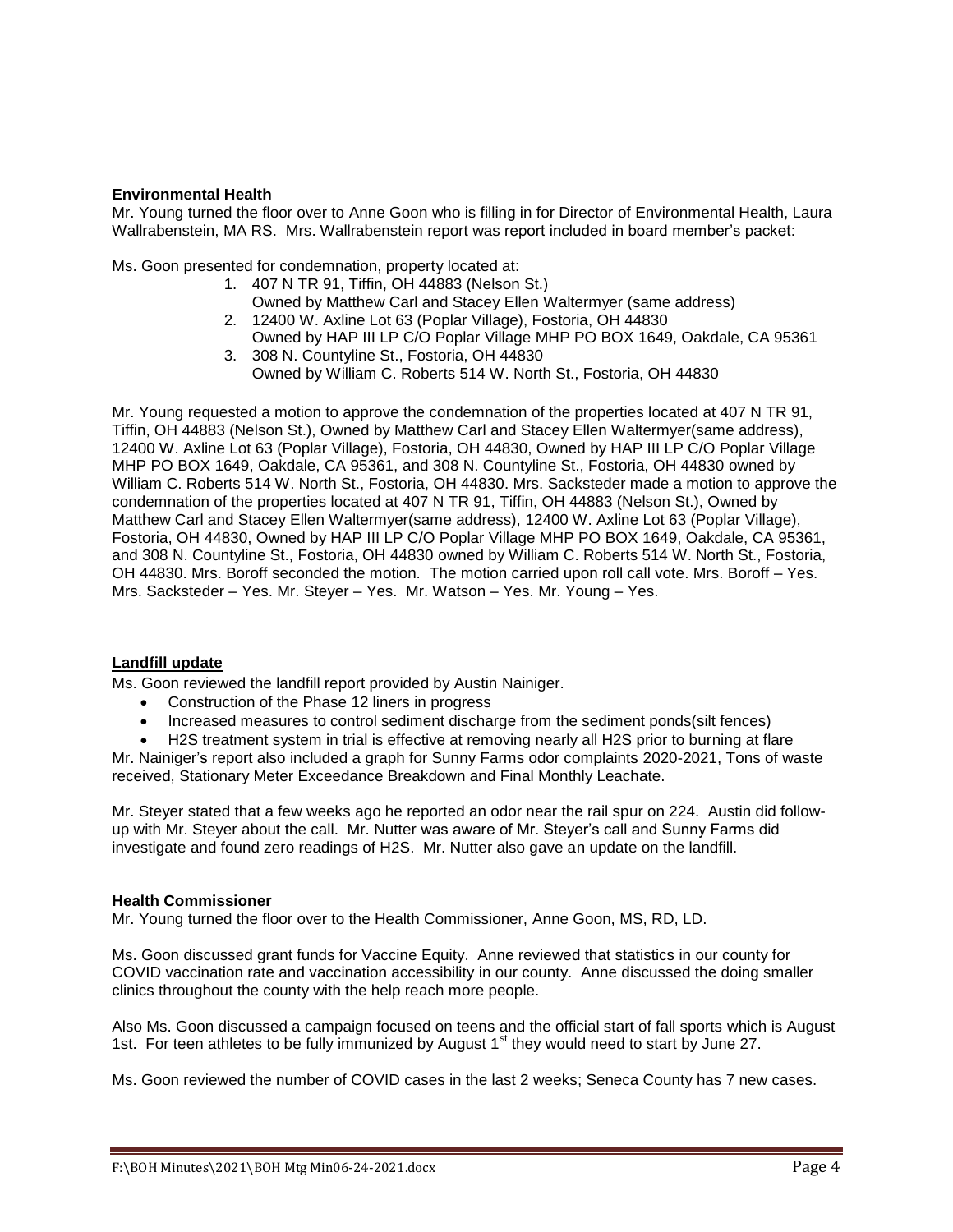Ms. Goon also shared a letter from the CDC congratulating the Seneca County General Health District on becoming Nationally Accredited.

Ms. Goon has reached out to a colleague about facilitating the Static Planning process. Anne is awaiting a quote from her.

Ms. Goon has reached out to Josh Randell from Liamer Media to help update our website and help us with social media efforts. Anne is waiting on a quote.

Ms. Goon has been working on policies and board by-laws.

#### **Employee Related Actions**

a. Sue Burks, Registered Nurse, retirement effective 06/04/2021

Mrs. Sacksteder made a motion to approve the employee actions as presented. Mr. Steyer seconded the motion. The motion carried upon roll call vote. Mrs. Boroff – Yes. Mrs. Sacksteder – Yes. Mr. Steyer – Yes. Mr. Watson – Yes. Mr. Young – Yes.

### **Unfinished Business**

### **New Business**

Ms. Goon explained the updates to the Voluntary Leave Donation Program Policy.

Mr. Young requested a motion to approve the Voluntary Leave Donation Program Policy. Mr. Steyer made a motion to approve the Voluntary Leave Donation Program Policy. Mrs. Sacksteder seconded the motion. The motion carried upon roll call vote. Mrs. Boroff – Yes. Mrs. Sacksteder – Yes. Mr. Steyer – Yes. Mr. Watson – Yes. Mr. Young – Yes.

Mr. Young presented a vaccine price change effective 06/28/2021

### **Private Pay**

Ped Hep B from \$27.00 to \$34.00 Polio from \$23.00 to \$27.00 MMRV from \$216.00 to \$227.00 Varicella from \$132.00 to \$138.00 Shingrix from \$154.00 to \$164.00 MMR from \$77.00 to \$81.00 Prevnar - \$214.00 to \$218.00

## **Insurance**

Ped Hep B from \$41.86 to \$52.83 Polio from \$34.81 to \$44.27